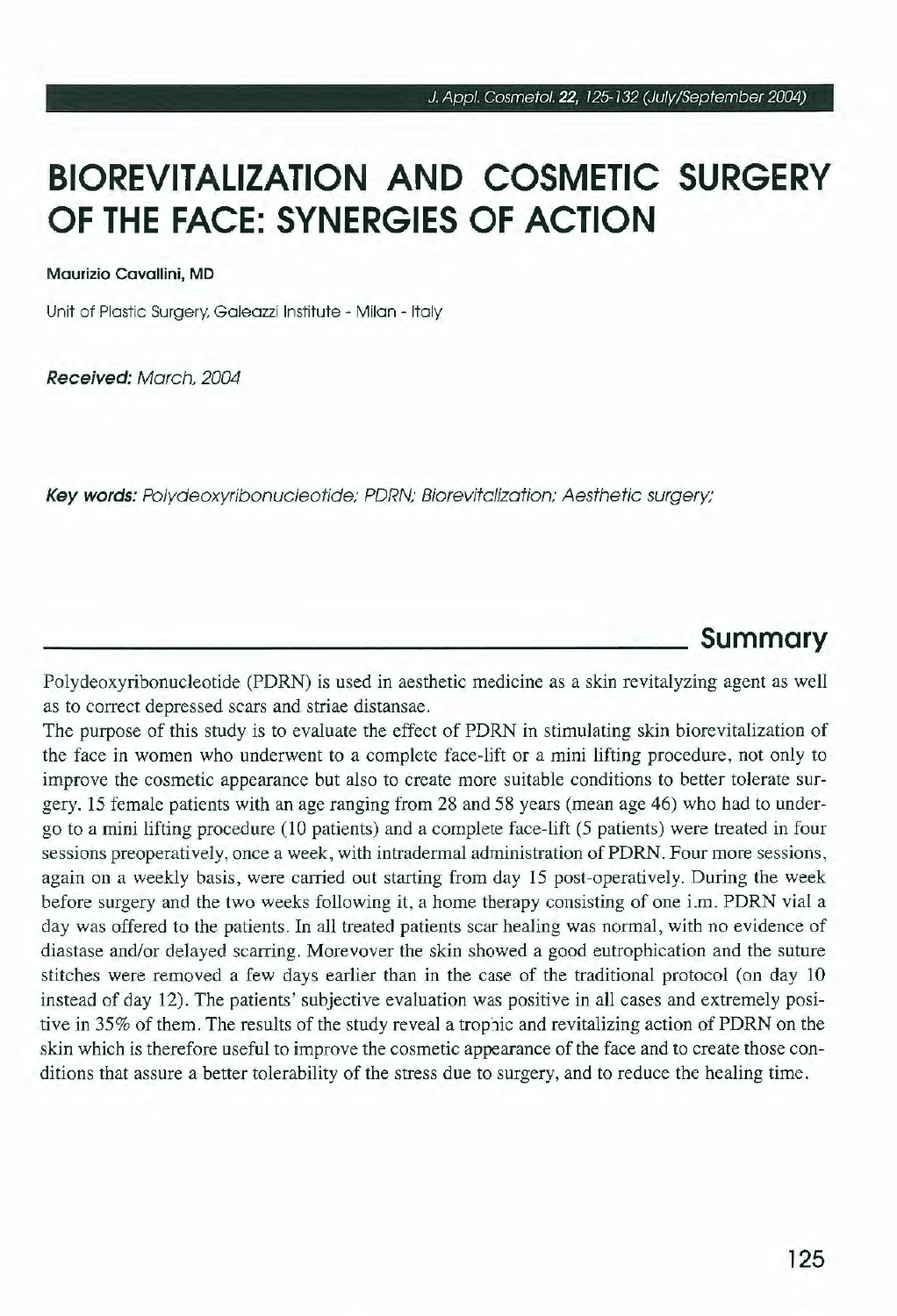#### Biorevitalization and cosmetic surgery of the tace: synergies of action

### **Riassunto**

Il Polidesossiribonucleotide (PDRN) viene utilizzato in medicina estetica sia come rivitalizzante della cute che nella correzione di cicatrici depresse e di striae distensae. Scopo di questo studio è la valutazione dell'effetto del PDRN nel favorire la biorivitalizzazione della cute del volto in pazienti sottoposte ad intervento chirurgico di lifting completo o minilifting, non solo per migliorare l'aspetto estetico ma anche al fine di creare un ambiente più adatto a tollerare l' intervento chirurgico.

15 pazienti di sesso femmjnile di età compresa fra i 28 e 58 anni (media 46) che si sottoponevano ad un intervento di minilifting (10 pazienti) e lifting completo (5 pazienti) sono state trattate in quattro sedute pre-operatorie, una volta alla settimana, con infiltrazioni intradermiche di PDRN.

Altre quattro sedute, a cadenza settimanale, sono state eseguite successivamente all'intervento, a partire dal quindicesimo giorno postoperatorio.

Nella settimana prima dell 'intervento e nelle due settimane successive, le pazienti hanno effettuato una terapia domiciliare con PDRN, una fiala intramuscolare al giorno.

In tutti i casi trattati la cicatrizzazione è stata normale, senza evidenze di diastasi e/o ritardi di cicatri zzazione. Inoltre la cute ha mostrato una buona eutrofizzazione ed i punti di sutura sono stati rimossi qualche giorno prima rispetto al protocollo tradizionale (10° giornata vs 12°).

Il giudizio soggettivo delle pazienti è stato positivo in tutti i casi, ed estremamente positivo nel 35% delle pazienti.

I risultati dello studio depongono a favore di un 'azione trofica e rivitalizzante della cute da parte del PDRN, utile pertanto sia al fine di migliorare l'aspetto estetico, sia di creare un ambiente favorevole in grado di meglio sopportare le sollecitazioni dovute all'intervento chirurgico, riducendo anche il tempo di guarigjone.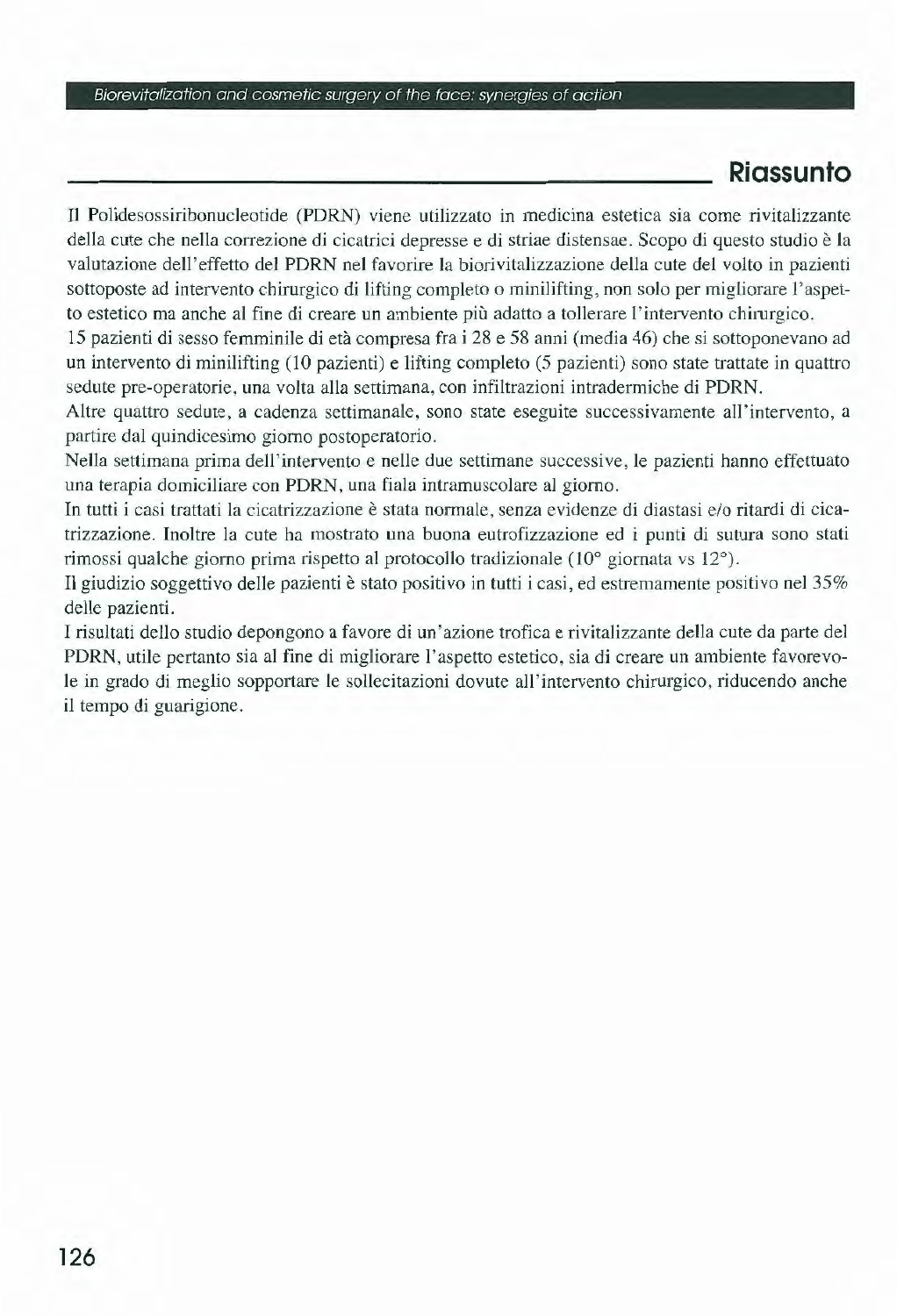# **INTRODUCTION**

Polydeoxyribonucleotide (PDRN) is the active ingredient of a preparation used in medicine as wound healing, antidystrophic and skin revitalizing agent. It consists of low molecular weight DNA fractions and it is constituted by polymers of deoxyribonucleotides whose length ranges from 50 and 2000 base pairs. PDRN therefore supplies deoxyribonucleotides, deoxyribonucleosides as well as purine-pyrimidine bases. Many studies in international literature show that nucleotides and nucleosides stimulate celi growth of several types of cells (1-7), they also promote and accelerate the synthesis of nucleic acids (8-9), and wound healing of both cutaneous and mucous tissues (10-13). These effects seem to be attributed both to the stimulation of salvage pathways, for the neosynthesis of nuc leic acids with a low energy consumption ( 14-19), and by the activation of type A2 purinergic receptors (8, 20-22).

In various *in vitro* studies PDRN showed its trophic action on several cell types (23) and its effect on the growth of human fibroblasts in primary cultures (24-27). It also stimulates the secretion activity of collagen proteins and of other proteins of the extracellular matrix (24). Thellung (28) demonstrated that PDRN acts by activating A2 purinergic receptors. In fact he showed that by pre-treating celi cultures of fibroblasts with DMPX, an A2 receptor antagonist, the effect on both celi proliferation and metabolic activation is reduced in a statistically significant way, which is proved by a dramatic decrease of intracellular calcium release, while the A1 receptor antagonist has no effect.

The results of *in vitro* studies can reasonably explain the therapeutic effect of PDRN that was highlighted in several clinical studies, with respect to postphlebitic ulcers (33), burns (34), depressed scars (29-30), skin repair areas

explanted by means of dermotomy (35-36), and corneal riepithelisation after Photorefractive Keratectomy (PRK) (37).

This study was carried out by evaluating the action of PDRN as an agent promoting the biorevitalization of the face not only to improve its cosmetic appearance, which is fundamental, but also to create more suitable conditions to better tolerate a lifting or a mini-lifting.

### **PATIENTS ANO METHODS**

From june 2002 and september 2003 (for a total of 18 months) 15 female patients with an age ranging from 28 and 58 years (mean age 46) were involved in the study using the following exclusion criteria: smokers, women suffering from autoimmune diseases or treated with systemic drugs with cutaneous trophic action. Patients presented skin phototypes II and III according to Fitzpatrick classification. The materiai used was Polydeoxyribonucleotide (PDRN, Placentex Integro, Mastelli), a dose of I via! (3 ml) was administered in each session. The protocol required the enrollment of patients with an indication for a mini lifting procedure (due to ptosis of the middle and lower third of the face and neck, total  $= 10$  patients) and for a complete face-lift (due to ptosis of the whole face and the neck, total  $=$  5 patients).

Four sessions were carried out pre-operatively once a week and infiltrations were stopped one week before the scheduled date of surgery. They were carried out according to these techniques: a "crescent-like" infiltration on the frontal region, a "net-like" infiltration on the chin region, and a "micropomphus-like" one on the pre and retroauricolar anterior cervical region.

After surgery, starting from day 15 post-operatively four more sessions were carried out once a week on the same previously treated areas using the same infiltration techniques.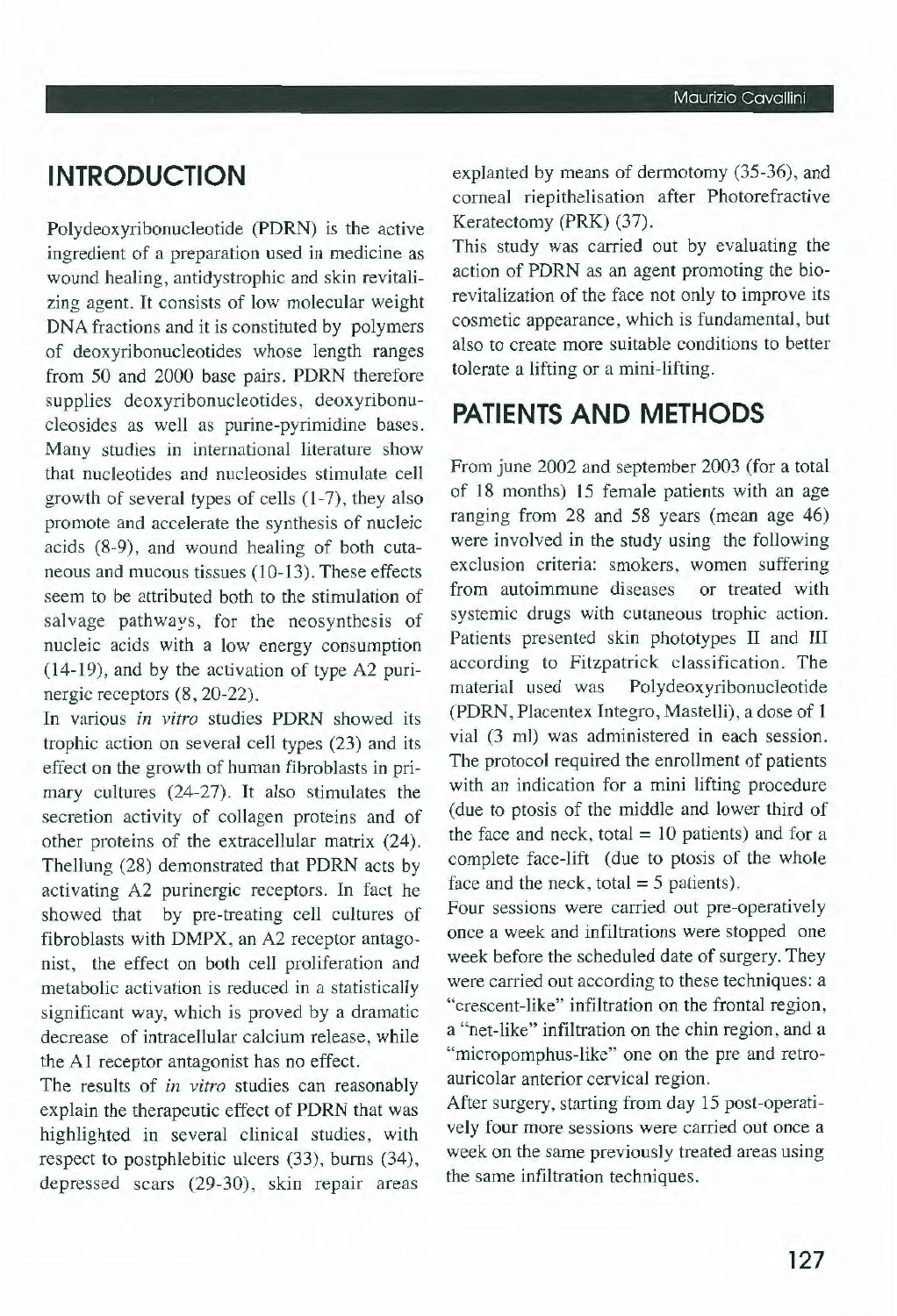#### Biorevitalization and cosmetic surgery of the foce: synergies of action

In the periods when patients were not treated with subcutaneous infiltrations, (the week before and the two weeks after surgery), a home daily treatment with one intramuscular vial of PDRN was offered to them (fig 1).



Fig. 1 Protocol of treatment. PDRN local infiltration, once *a week: four sessions pre-operatively, and, 15 days after surgery, four more sessions of infiltrations. PDRN, daily intramuscular administration: in the week before and in the two weeks after surgery.* 

### **RESULTS**

In this personal experience no complications occured with respect to infections and hematomas either pre or post-operatively. When undermining the tissues intra-operatively, a good elasticity of the skin tissues was observed offering better traction and anchoring of the skin flaps. Ali treated cases showed normai wound healing with no evidence of diastase and/or delayed scarring. Conversely, suture stitches were removed a few days earlier than in the case of the traditional protocol (day IO vs day 12). The skin showed a good eutrophication and a post-operative satisfactory outcome due to a better traction on the skin. In this case history the scarring adjustment was good, with no clinical evidence of pathological scars especially hypertrophic ones (fig 2-3).



 $Fig. 2$  Patient before treatment.



*Fig. 3 Patient after treatment. The patient has been*  submitted to temporal lifting procedures associated *to PDRN administration .* 

## **DISCUSSION**

Evidence of the effect of skin biorevitalization and eutrophication was previously shown by several researchers who used infiltrations of PDRN for various applications in aesthetic medicine.

PDRN was used in a clinical trial on 20 patients with severe post-acneic scars. Intradermal administrations on the scar lesion were repeated once a week for a period of 8 weeks. The results were satisfactory in almost ali patients. In 5 cases, in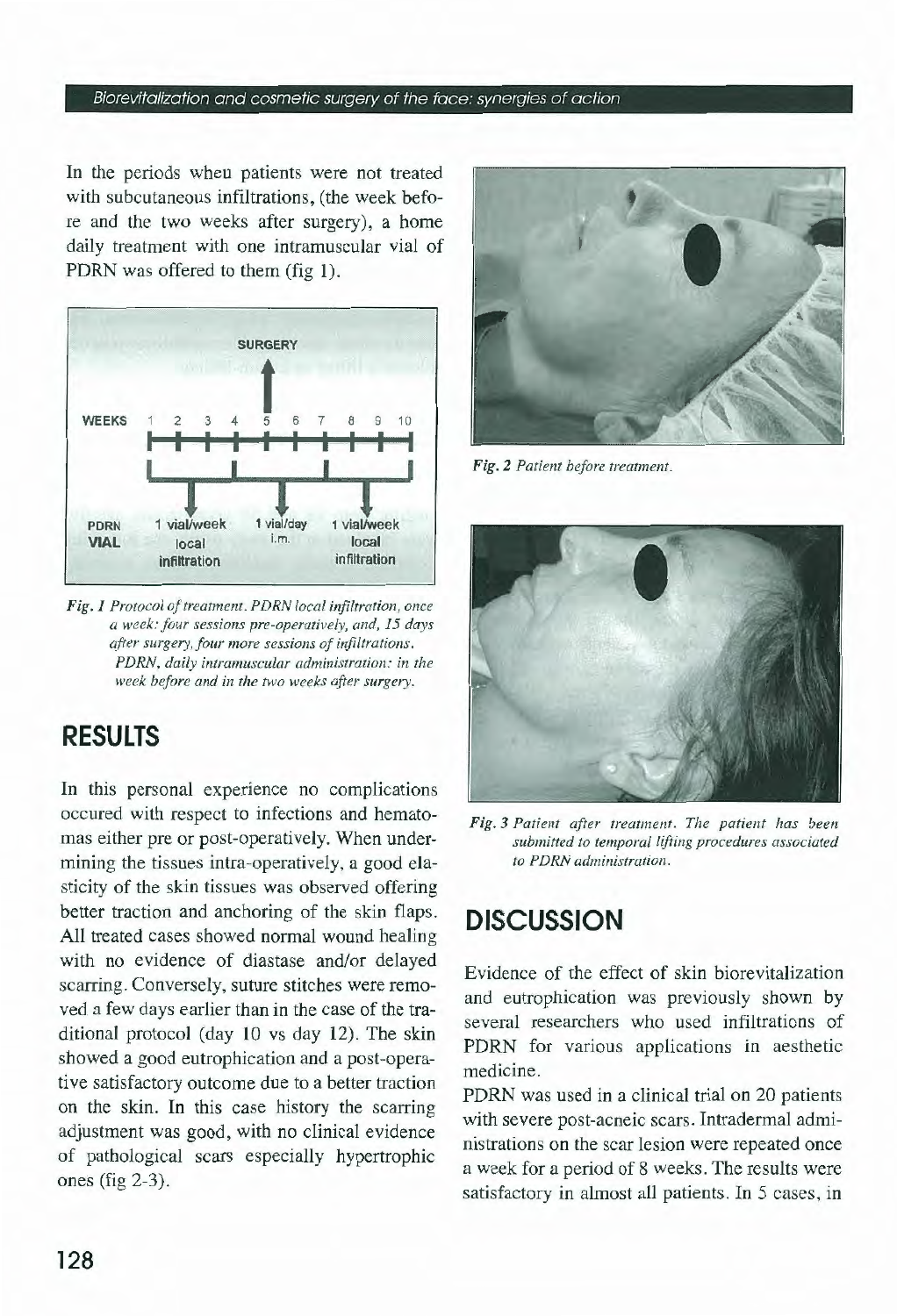particular, a flattening of the prominence of the lesion was achieved and 6 months after the end of the treatment the results had not changed (29). Rantuccio (30) treated another 20 patients presenting depressed scars with the same infiltrating method and obtained a flattening of some scars and a reduction of others, with a marked improvement of the generai appearance.

As far as the treatment of skin striae is concerned, Rossi (31) treated 30 patients whose mean age was 32,8 years by administering PDRN intradermally, with the micropomphus technique along the whole length of the stria. Infiltrations were carried out every 2 weeks for a total of 7-8 sessions. An improvement was obtained in ali the cases especially in the more recent striae. The one-year follow-up showed no regression of the obtained cosmetic results. Always in the treatment of striae, Follador (32) used a protocol that associated locai application of 70% glycolic acid with PDRN therapy, administered by intralesional infiltrations and combined with intramuscular treatment for the 3-5 days preceeding the out-patient sessions for a total of 9-10 sessions. This treatment was administered to 14 patients. Results were good in ali the cases and excellent in 6 of them.

The results obtained in this trial confirmed the effectiveness of PDRN in stimulating skin revitalization that improved both the cosmetic appearance and the quality of scarring in lifting and minilifting surgery. Results were mainly based on the positive judgement (and on the extremely positive judgement in 35% of the cases) expressed by the patients who underwent surgery, as well as on the evaluation of the surgeon who worked on a skin which was considered more trophic, elastic and more able to tolerate the stress due to surgery, thus reducing the healing time. In fact, suture stitches could be removed two days earlier than in the case of standard surgery.

The combination of locai infiltration therapy with systemic administrations seems to be an important factor for the final outcome.

Integrating the results of this study with the previous clinica! trials carried out by various researchers in the field of easthetic medicine, we can conclude that PDRN showed a valid and sure eutrophicating and revitalizing effect on the skin of treated patients.